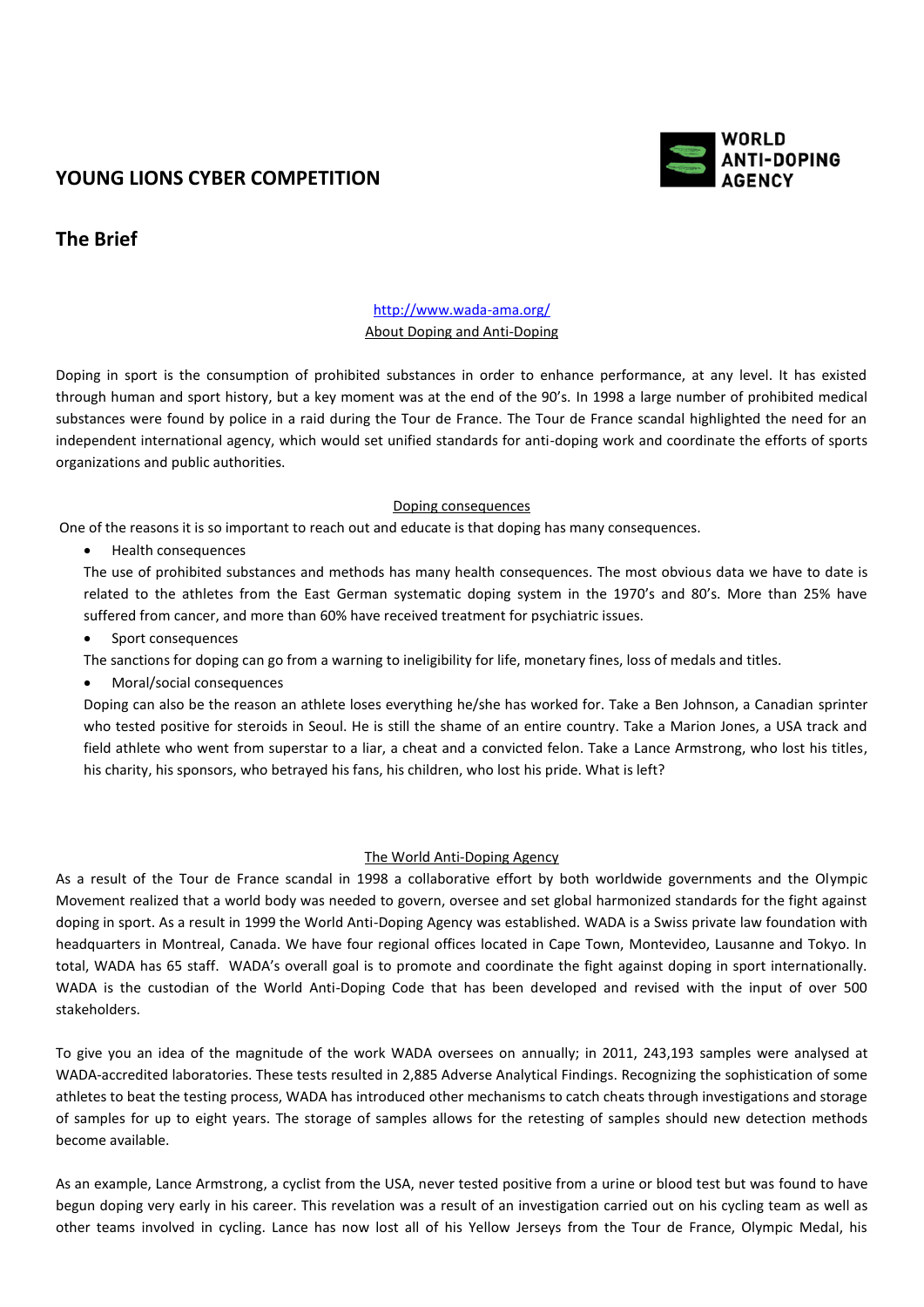sponsors and his paid position with LiveStrong Foundation for cancer awareness. He also has a United States Federal investigation as well as various lawsuits pending. Once a hero, Lance has now lost all his credibility in the face of the public. There are many more athletes that were involved with Lance's doping regime, all of whom have been sanctioned and removed of their results, including titles and prize money.

When it comes to the retesting of samples, the International Olympic Committee (IOC) retested samples from the 2004 Athens Olympics and the 2008 Beijing Olympics. As a result of new detection methods over 10 athletes have now been exposed for doping and lost their Olympic standing. Just recently, the International Amateur Athletics Federation re-tested samples from previous events and it is suspected, as cases are still pending, that several athletes will be sanctioned for doping.

WADA also has agreements with Interpol, World Customs and the Pharma industry for the sharing of information on doping, trafficking and new substances coming on the market. We have expanded our partnerships due to the magnitude of the potential problems to come as we know that organized crime is playing a huge role in doping in sport.

WADA is also involved in break-through biomedical and social science research, spending over 50 million USD since its inception. Developing the tests used to detect prohibited substances, identifying new doping methods and finding data to develop effective anti-doping education programs, have been a few of the achievements.

Education and Awareness is also a key area: WADA has developed education programs in order to instill proper values and prevent athletes from engaging in doping behaviours. These awareness and education campaigns are conduct at the athletes' dinning lounges at Major Games sporting events. Athletes, coaches and support personnel have the opportunity to interact with anti-doping experts and play either the Play True Quiz or the Play True Challenge (computer based games). Each person that successfully completes the quiz is provided a take away prize. This is how WADA reached out to most of the 10,000 athletes participating in the Games, during the London 2012 Olympic and Paralympic Games.

## The Challenge

WADA is challenging young people (under 19) to be the *Play True Generation* - to be a generation to completely reject doping. Create an online/digital ad concept that encourages young athletes (under 19) to stick to the values of fair play, avoid doping and therefore cheating. It may highlight the health, social and sport consequences of doping, but cannot appear as being preachy. The reason the youth are such an important target group is because they are still shaping their 'moral value compasses'. Their moral value compass continually needs to be reinforced to empower them to make the right decision when faced with the choice to dope. The more we reinforce values the more likely they are to reject doping.

#### **Messaging: a call for action**

#### The Work

- To create an online global awareness about the importance of clean sport and good decision making skills to reject doping.
- Can be fun
- Should be inspiring and thought provoking
- Should be true to the WADA values

#### WADA's tag line:

Play True - encapsulates WADA's core values and is intended as a guiding principle for all athletes at every level of competition.

#### Target Audience:

For a global audience Athletes and youth with an interest in sport Under 19

#### About the work:

For use in social media: youtube, facebook and twitter For use in all WADA communication channels: email, website, news pages, face to face, presentations